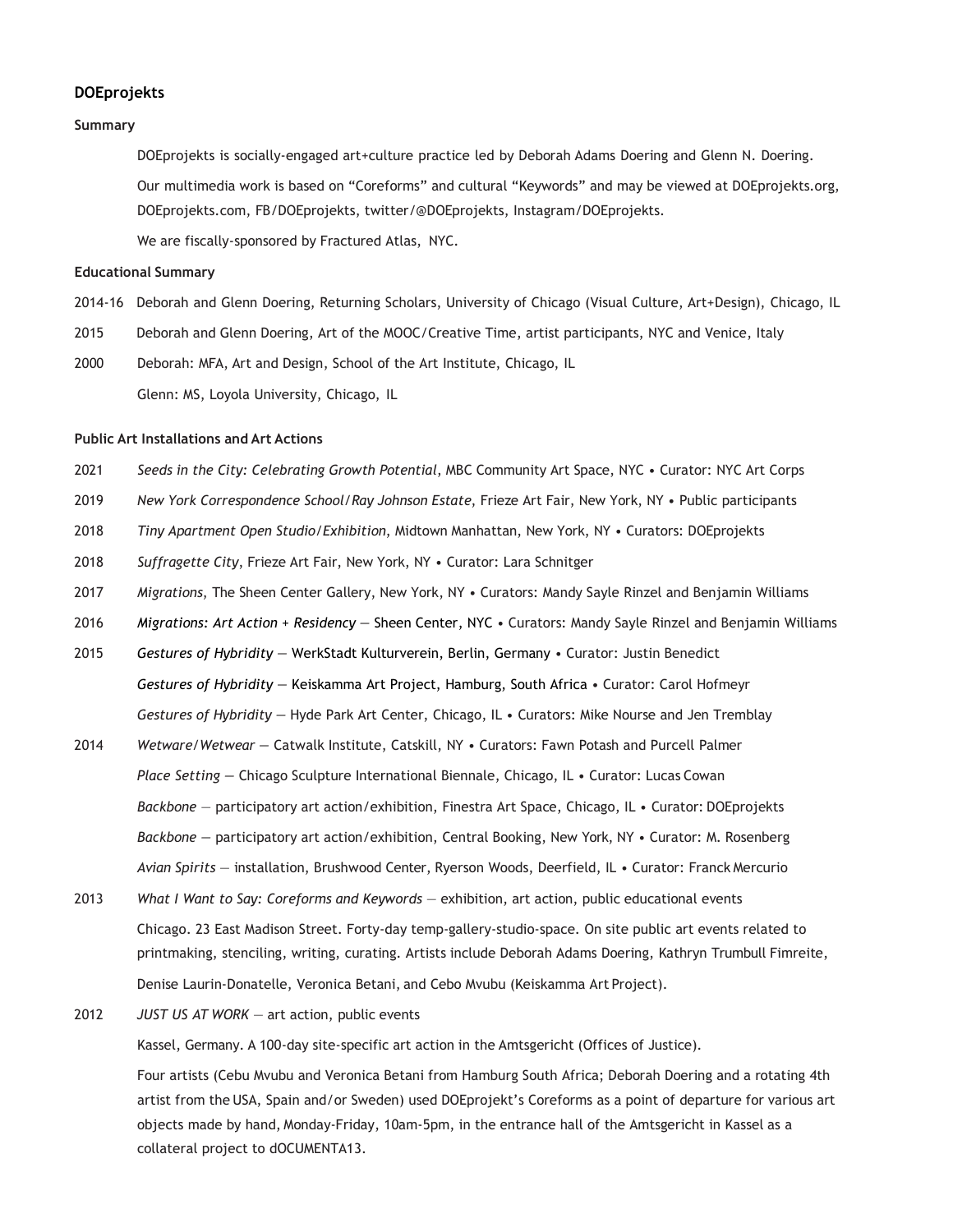"JUST US AT WORK" exhibited and performed at the following venues (in addition to the Amtsgericht venue):

Critical Art Ensemble in Pavilion 42 at d13

Huguenot House at dOCUMENTA13

Werkstatt Kassel (initiated by Joseph Beuys, d7), and d:gallery kassel

2012 *JUST US AT WORK* — fundraising

Successfully raised \$12,000 for support of "JUST US A[T WORK" project through www.USAprojects.org](http://www.usaprojects.org/) (now Hatch Fund), [www.fracturedatlas.org](http://www.fracturedatlas.org/) and [www.foundationforcontemporaryarts.org.](http://www.foundationforcontemporaryarts.org/)

- 2011 *Hand in Glove Conference* (Social Practice, Alternative Art Practices) sponsored by Three Walls, Chicago Participating Artists, Sustainable Food Program event with locally-grown blueberries.
- 2010 *Night Sky Constellation*, Hamburg, South Africa Printmaking collaboration, workshops, with the South African NGO, Keiskamma Art Project.

#### **Teaching and Public Speaking**

- 2020 "Let's Do Modern (Art)" workshops, LMCC SuCasa Teaching Grant/Residency. Administrator: Ana Fiore
- 2019 "Bauhaus and Beyond" workshops, LMCC Creative Learning Grant' Lenox Hill Community Center, NYC
- 2018 "Symbols and Storytelling" workshops, LMCC SuCasa Teaching Grant/Residency. Curator: Dani Reuben
- 2017 Panel members, "LINKING: Contemporary Art and Social Justice," Foundations in Art: Theory and Education (FATE), Kansas City, MO, April 2017
- 2015-16 Workshop Leaders Led workshops on "Coreforms and Keywords" related to DOEprojekts' *Gestures of Hybridity* graphite-sound drawings, New York, NY; Hamburg, South Africa; Berlin, Germany
- 2014-22 Teachers/administrators at The Beekman School, NYC, NY
- 2013 Teachers, Presenters, in "Teaching Artist" class, University of Chicago (Graham School) and Hyde Park Art Center

## **Grants**

- 2021 City Art Corps Grant, New York City, NY \$5000
- 2020 "Let's Do Modern (Art)," LMCC SuCasa Teaching Grant/Residency. Administrator: Ana Fiore \$5000
- 2019 LMCC Creative Learning Grant, "Bauhaus and Beyond" Workshops at Lenox Hill Community Center, NYC \$5000
- 2018 Symbols and Storytelling Workshops, LMCC SuCasa Teaching Grant/Residency \$5000
- 2015 3Arts Matching Grant Program \$6500 University of Chicago Fine Arts Fund Grant — \$650
- 2014 Individual Artists Program (IAP) Grant Award (DCASE Chicago) \$5000
- 2012 Foundation for Contemporary Arts, NYC, for "Just Us at Work," NYC \$1000

# **Group Exhibitions (selected)**

2022 *The Flag Project – Only One Earth*, Rockefeller Center, NYC • Curators: United Nations Environment Programme and The Climate Museum, NYC

*Magical Thinking: Superstitions and Other Persistent Notions* • Dr. Bernard Heller Museum at HUC-JIR/NYC

2021 *The Flag Project – Photography Celebrating New York*, Rockefeller Center, NYC • Curator: Chris Boot, Aperture Foundation Executive Director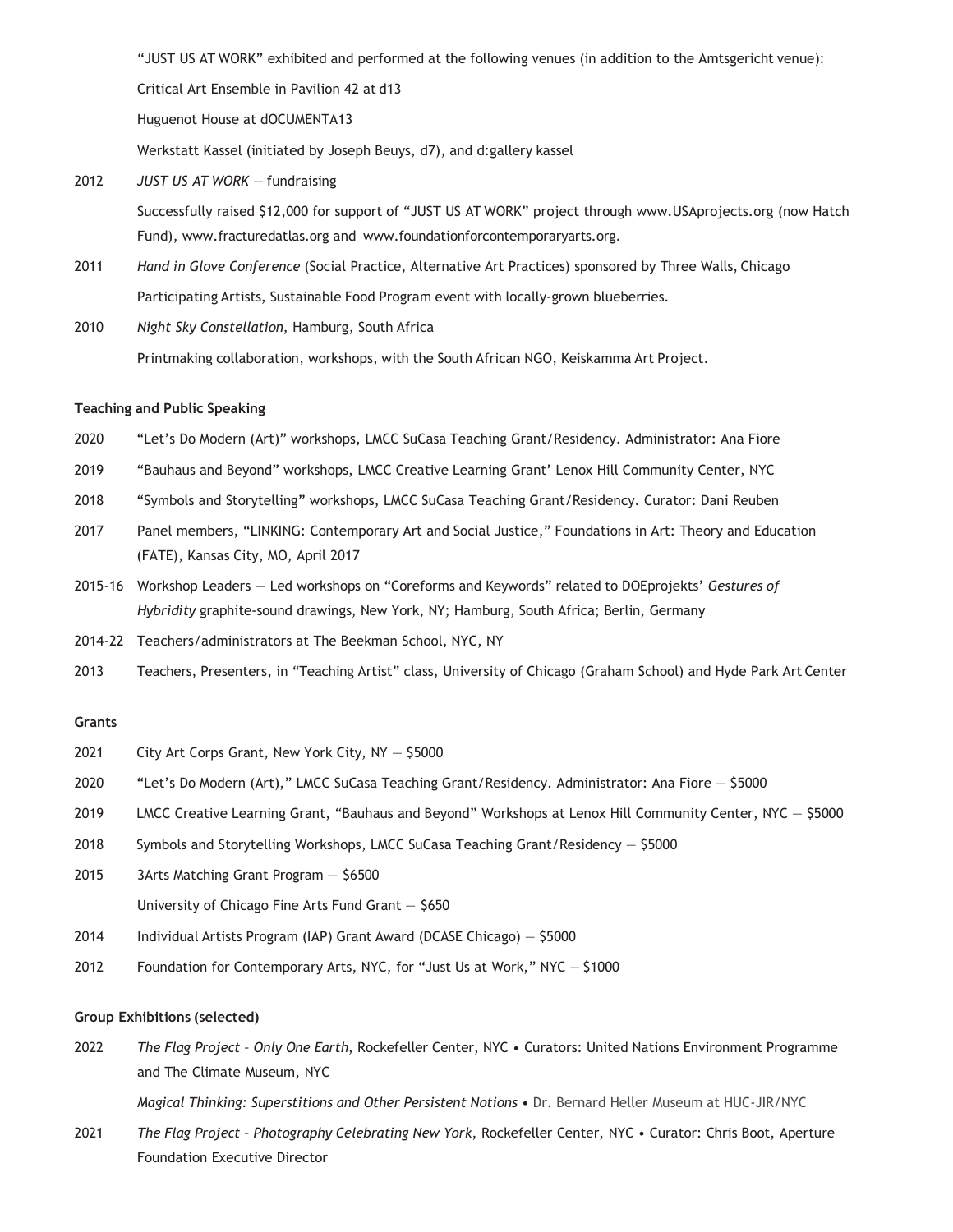- 2020-21 *Relative Relations* Hebrew Union College Museum, NYC
- 2020 *Art on Paper*, Armory Show, New York, NY Public participants and exhibitors with Central Booking Art Space *The Flag Project – Artwork Celebrating New York*, Rockefeller Center, NYC
- 2016 *Protect Our Rights*, ShuaSpace Gallery, Jersey City, NJ
- 2016 *Coreforms*, Swedish Covenant Hospital Gallery Space, Chicago, IL, USA
- 2015 *Kalk Bay Modern Gallery*, Group exhibition with Keiskamma Art Project, Cape Town, South Africa *Old Tech, New Tech*, Central Booking Gallery, New York City, NY

2014 *Reflecting on Olana*, Catwalk Institute, Catskill, NY *Avian Spirits*, Brushwood Center, Ryerson Woods, Deerfield, IL

- 2013 *Kalk Bay Modern*, Cape Town, South Africa. Exhibited textiles made in collaboration with Keiskamma Art Project *ExpoLoveHours*, "Fragile," for John Preus, Dilettante Studios, lead artist for "HOME" collaboration at Expo Chicago
- 2012 *Huguenot House Meeting Room*, exhibition with KAP artists and others, Kassel, Germany
- 2011 *Hand in Glove*, Conference Food Service (blueberries) exhibitor, Chicago IL 2010 *Night Sky Constellation*, Andrews Home Gallery, Hamburg, South Africa

## **Publications**

- 2022 DOEprojekts Art Collaborative blook (blog posts in hardbound printed form) 2012 to 2021
- 2015 Central Booking NYC Magazine, "Gestures of Hybridity," pp 20-21, Sept/Oct 2015
- 2012 Verlag Wortwechsel, *Planet Kassel*, "Projekte," Literarische Annäherungen, Kaufungen (ISBN 978-3-935663-25-0)
- 2010 Sculpture Magazine, "Art as Competition and Social Experiment," pp 12-13, July/Aug 2010

#### **Professional Writing (Publications, Blog Articles and Videos)**

2012-21 DOEprojekts.com, DOEprojekts.org, over 125 blog posts

# **Collections (selected)**

Art Institute of Chicago

Kalk Bay Modern Gallery, Cape Town, South Africa

Amtsgericht, Kassel, Germany

## **Residencies (selected)**

- 2017 Holden Village Artists in Residence, Chelan, WA
- 2016 Sheen Center for Thought & Culture, NYC
- 2014 Catwalk Institute Residency, Catskill NY
- 2013 Summers Home Residency, Glen Ellyn IL
- 2011 PAR, Public Art Residency, Kassel/Berlin, Germany

## **Reviews, Press**

*New City*, "Best International Artists from Chicago" List, Nov 8, 2012 *60wrdmin/critic*, dOCUMENTA13, Lori Waxman review of DOEprojekts "JUST US AT WORK," July 2012